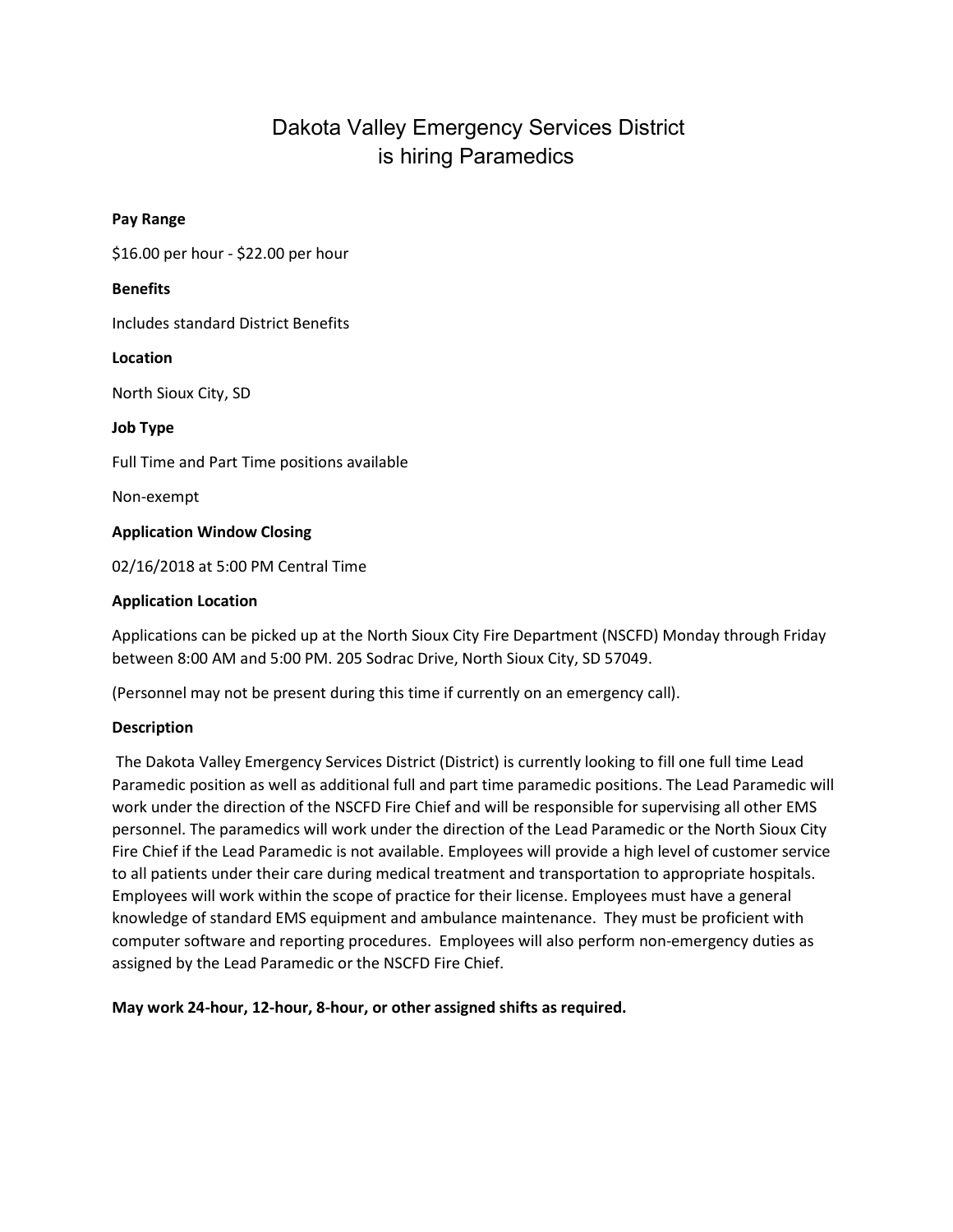#### **Duties**

- Provides emergency medical treatment and transport within designated scope of practice, State law, and direction from our Medical Director.
- Document all EMS calls using approved software. Documentation must include all treatment and actions taken by the EMS provider as well as all supplies consumed during the call.
- Complies with all HIPPA standards and patient confidentiality rules.
- Provides EMS standby at fire calls, and other events as assigned.
- Follow District and NSCFD procedures.
- Responsible for tracking inventory and supplies used while on shift.
- Responsible for the cleanliness and readiness of the ambulance and EMS equipment.
- Responsible for station duties as assigned.
- Lead Paramedic will ensure the Fire Chief is made aware of any problems with equipment, vehicles, calls, or personnel issues.
- Paramedics will ensure Lead Paramedic or the NSCFD Fire Chief is made aware of any problems with equipment, vehicles, calls, or personnel
- Maintenance of ambulance, equipment, and station.
- Performs other duties as assigned.
- Lead Paramedic Specific Duties:
	- o Supervising EMS Personnel
	- o Scheduling of EMS personnel
	- o Assisting in hiring EMS personnel
	- o Reviewing, auditing, and evaluating EMS calls and associated reports. (Quality Assurance)
	- o Maintain and track inventory of all EMS supplies, placing orders when necessary.
	- o Maintain and track personnel certification expiration dates and continuing education hours.
	- o Oversee the billing of patients.
	- o Other duties as assigned by the Fire Chief and the District.